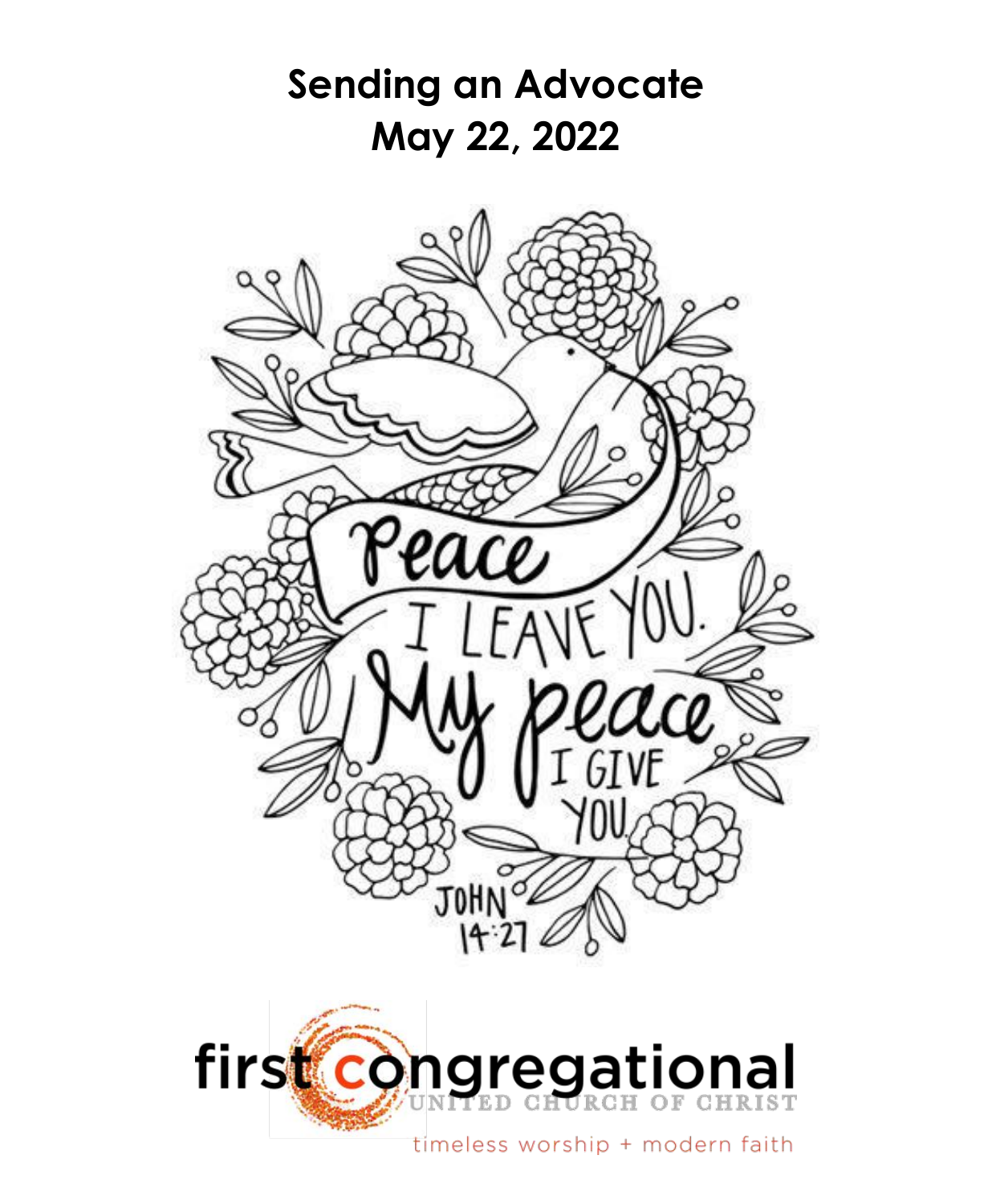#### **SIXTH SUNDAY OF EASTER**

May 22, 2022 10:00 am

*Welcome! Please participate in as much or as little of the service are you feel comfortable.*

*We love children in worship—their noises and wiggles are welcome, too. There are pillows in the front where they can see the instruments and participate fully, or the coloring, book, and play area is available in the corner near the windows. Their movements back and forth are a joy for all of us.*

*"History belongs to the intercessors, who believe a new world into being." ~* Walter Wink

**Welcome & Announcements** Davi Weasley & Phiwa Langeni

#### **Ringing the Bell**

# **\*Call to Worship** Darlene Mathias One Voice: Come Holy Spirit. **All Voices: Strengthen our broken hearts.** One Voice: Come Holy Spirit. **All Voices: Heal our wounded ideas about what love can be like.** One Voice: Come Holy Spirit. **All Voices: Usher us into the community of God's Heart.** One Voice: Come Holy Spirit. **All Voices: Lead us into worship**

\*HYMN 270 <br>
"Like the Murmur of the Dove's Song" BRIDEGROOM

*\* Rise in body or spirit*

**PRELUDE** Judy Widrig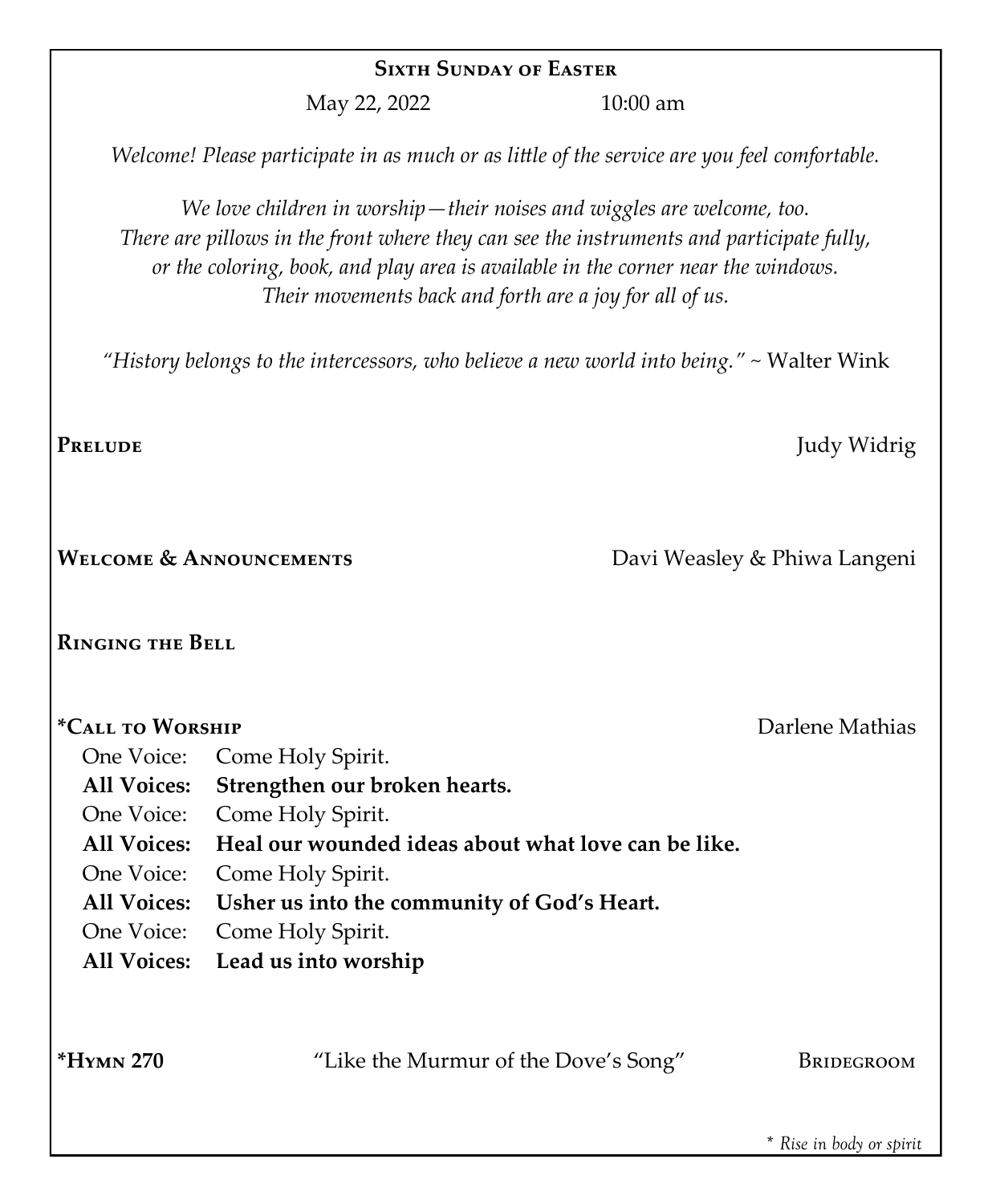#### **\*Passing the Peace**

*If you're willing, please come to the microphone to offer "peace" to those worshiping online; or you might stay in your seat and type a message into your smartphone to someone at home; or you might wave, bump elbows, or show other signs of peace with others.* 

**\*Sung Response 236** "Halle, Halle, Halle" Hallelujah

### **PRAYERS OF THE PEOPLE CONSERVANT CONSERVANT CONSERVANT CONSERVANT CONSERVANT CONSERVANT CONSERVANT CONSERVANT CONSERVANT CONSERVANT CONSERVANT CONSERVANT CONSERVANT CONSERVANT CONSERVANT CONSERVANT CONSERVANT CONSERVANT**

#### **The Prayer of Jesus**

*We invite you to use the language for God that is most comfortable for you: "Our Creator," "Our Father" or "Our Mother."*

**Our Creator who art in heaven, hallowed be thy name. Thy kingdom come, thy will be done on earth as it is in heaven. Give us this day our daily bread, and forgive us our debts, as we forgive our debtors.**

**And lead us not into temptation, but deliver us from evil, For thine is the kingdom, and the power, and the glory, forever and ever.** *Amen.*

*If you have a prayer request you'd like to share confidentially with our pastors, have added to the confidential prayer list, or spoken aloud in worship, go to www.fccb.net/contact-us/ to send a message or call the church to talk with a pastor.*

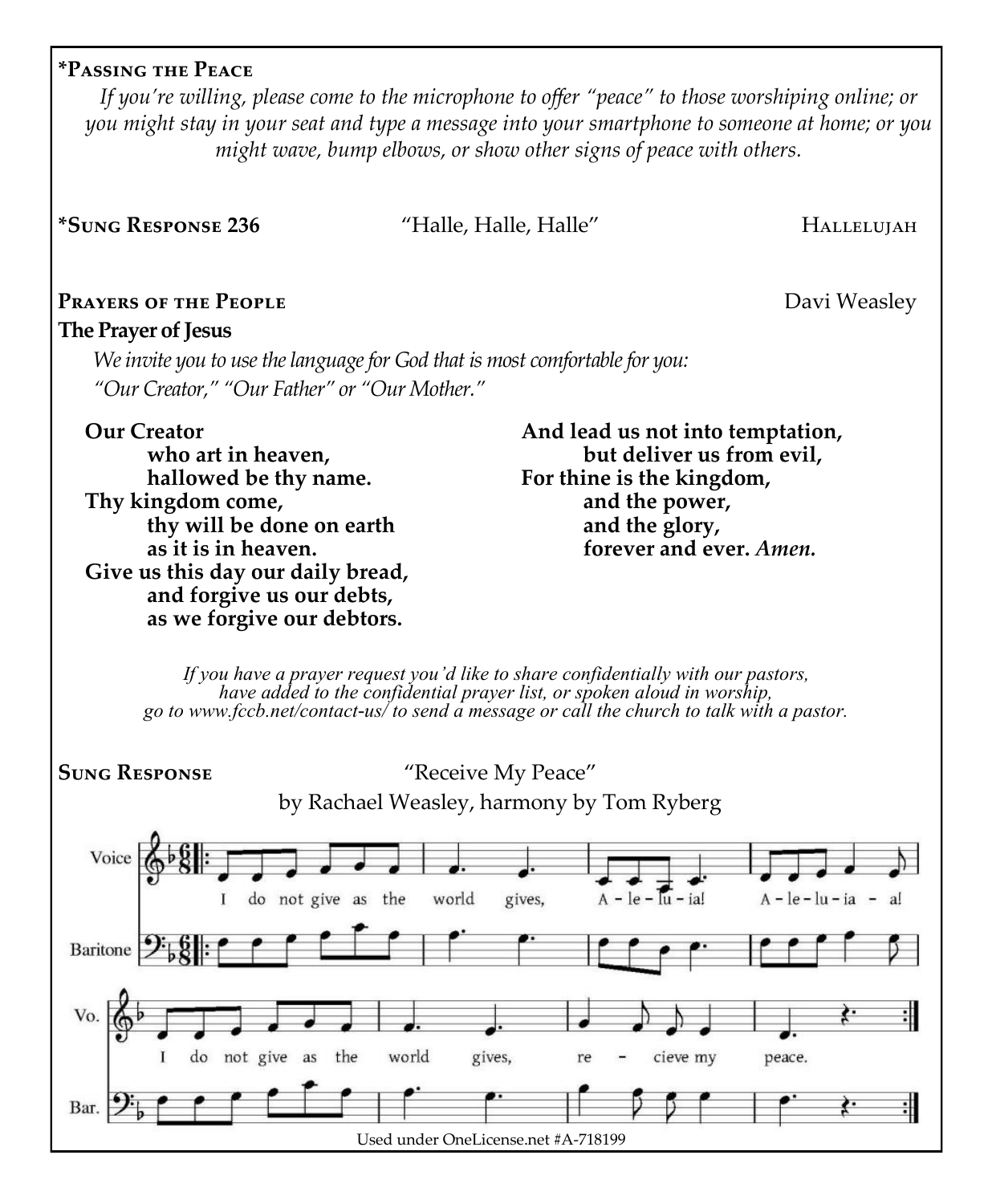#### **Time with Children** Terri Kaltenbach

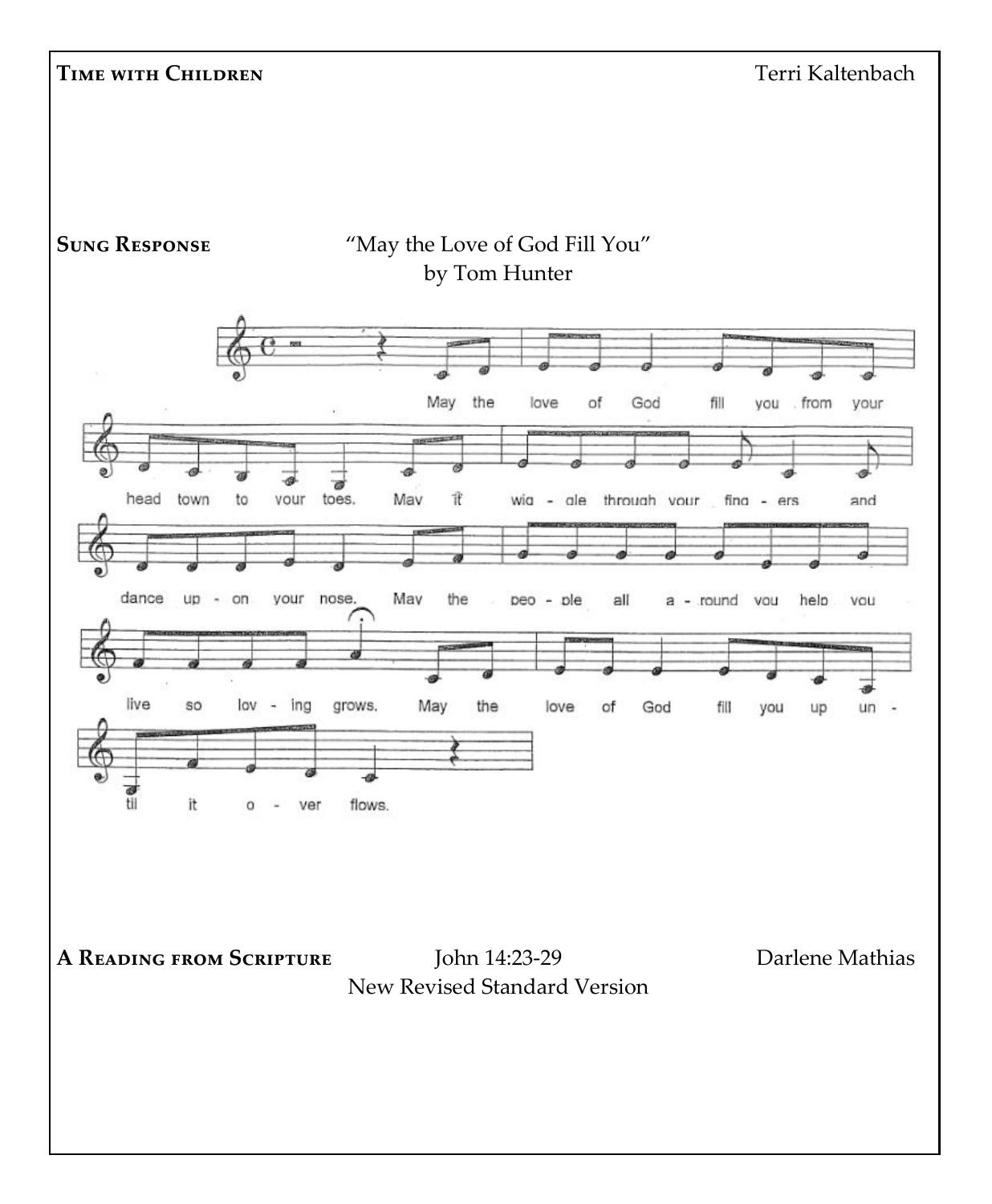| <b>SCRIPTURE RESPONSE</b>                                                                                                                                                                                                                                                                                                                                                                                                                                                                                           |                                                                                                                           | Darlene Mathias          |
|---------------------------------------------------------------------------------------------------------------------------------------------------------------------------------------------------------------------------------------------------------------------------------------------------------------------------------------------------------------------------------------------------------------------------------------------------------------------------------------------------------------------|---------------------------------------------------------------------------------------------------------------------------|--------------------------|
| One:                                                                                                                                                                                                                                                                                                                                                                                                                                                                                                                | For the Word of God in scripture,                                                                                         |                          |
|                                                                                                                                                                                                                                                                                                                                                                                                                                                                                                                     | for the Word of God among us,                                                                                             |                          |
|                                                                                                                                                                                                                                                                                                                                                                                                                                                                                                                     | for the Word of God within us:                                                                                            |                          |
| All:                                                                                                                                                                                                                                                                                                                                                                                                                                                                                                                | Thanks be to God.                                                                                                         |                          |
| <b>SERMON</b>                                                                                                                                                                                                                                                                                                                                                                                                                                                                                                       | "PEACE!"                                                                                                                  | Phiwa Langeni            |
| $*H$ YMN 294                                                                                                                                                                                                                                                                                                                                                                                                                                                                                                        | "There's a Spirit in the Air"<br>verses 1, 2, 5, 6                                                                        | <b>ORIENTIS PARTIBUS</b> |
| <b>INVITATION TO OFFERING</b><br>Darlene Mathias<br>There are several options for giving: 1) Give at our website, https://fccb.net/giving/.<br>2) Mail checks to First Congregational Church, 2401 Cornwall Avenue, Bellingham, WA<br>98225. 3) Use the GivePlus app. Download from your app store, set up an account, and give!<br>4) Give by text. Text a dollar amount to 208-516-2657, and set up your account. You're ready<br>for easy giving by text! 5) Give by PayPal. Our easy link is PayPal.Me/fccbucc. |                                                                                                                           |                          |
|                                                                                                                                                                                                                                                                                                                                                                                                                                                                                                                     | <b>Offering Music</b><br>"When We Are Singing"<br>Mexican hymn, arr./lyrics: Kevin Padworski, 2017. Used with permission. | Choir                    |
| *BENEDICTION                                                                                                                                                                                                                                                                                                                                                                                                                                                                                                        |                                                                                                                           | Davi Weasley             |
| <b>POSTLUDE</b>                                                                                                                                                                                                                                                                                                                                                                                                                                                                                                     |                                                                                                                           | Judy Widrig              |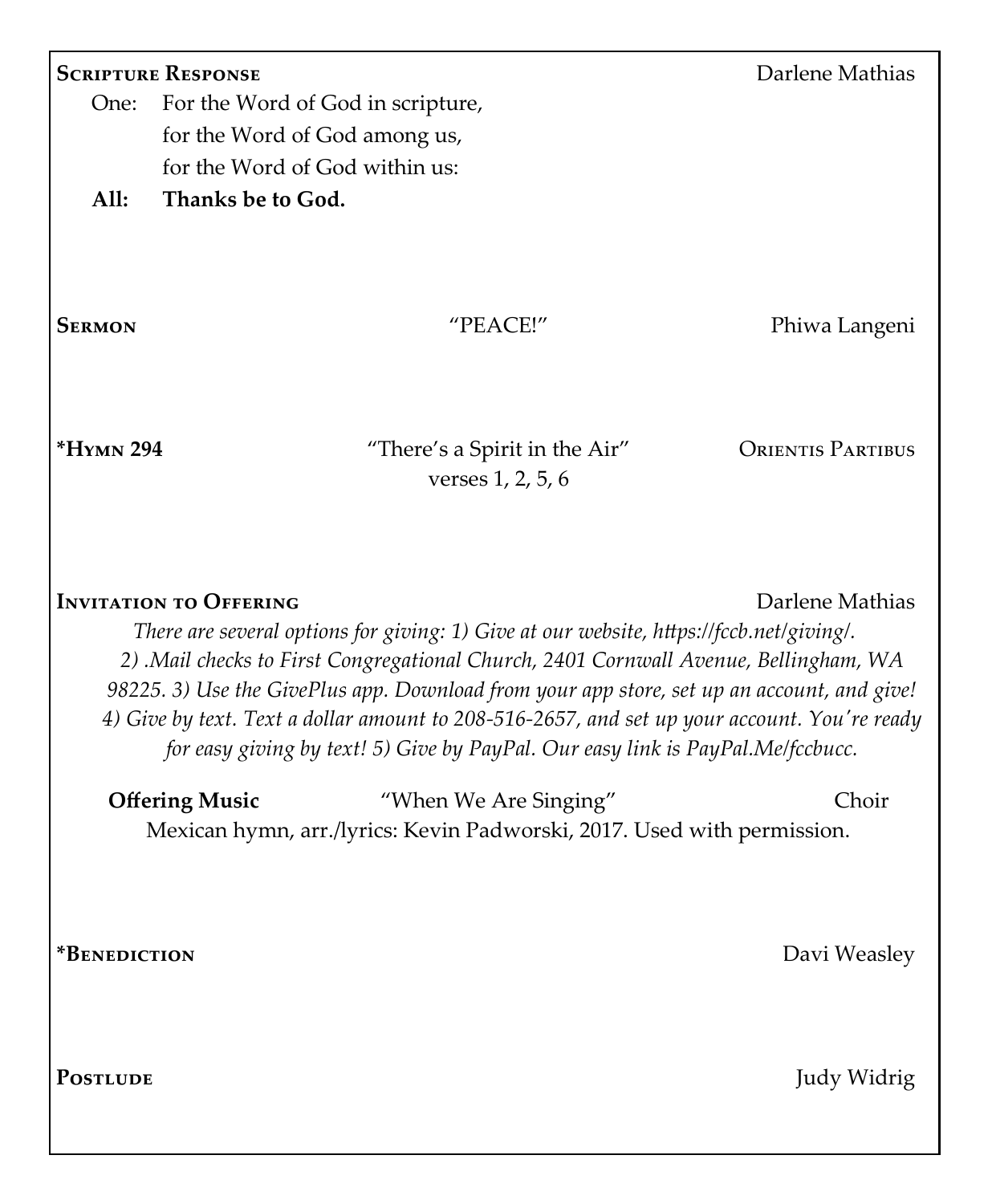# **Holy Spirit Word Search**

M N G X ĸ Y X R R D N  $\overline{z}$ R  $\mathsf S$ O C R O  $\Omega$ O т Z S p R Ù Z E F G  $\Omega$ т т W O  $\epsilon$ R  $\epsilon$ R F R ς  $\Omega$ ς  $\mathbf{U}$ E Υ т p F U  $\Omega$ X  $\mathsf{C}$ P J A  $\mathsf S$ G Z U C Y  $\Delta$ M м P  $\mathbf{I}$  $\Omega$ M O M Z E S P G T F E P Z  $\Omega$ N N X N Υ N F W F G X L W H B E T T Ü T D B D P C R P M S C E D V X Z V N R K U R R X L н T  $\mathsf{M}$ B Y A V X A S R Z X M J E D  $\mathbf 0$ Q G L U R M  $\mathsf{C}$ H E D Q E K T V O U O E C S N K D K C т  $H$ v O G O н S C ٧ F J Z F R  $\overline{z}$ R Ĵ K O R  $\overline{z}$ D S L H O G E T B N Q T. т N 0 F  $\cup$  $\mathsf{J}$ E F E R P F T C R 0 R E G D ٧ M A W L G C S Z G P  $\mathsf{V}$ X S O P Ť Т Q Z A Z F  $\overline{1}$ Q L T I G  $\Omega$  $\Omega$ н S C Q Q P D C ٧ Υ A т R В Κ I т o Q G X D X Q Y S O T Χ B S S J Ε W т C н Τ E S D K R F н R E т R  $\Omega$ F  $\Omega$ C O E н F W P D Ε Т R W M м S R Z U S B F B G C  $\overline{z}$ E W т D U Ν U т S R S G E R O R N D ς и N А v  $\overline{z}$ н D T ū H G ς X т G  $\mathbf{I}$ Υ X E F S F G P R O D K Υ G M Ν Q K E W A E G R D E K E S G S W X S Ľ T J J W B G W v o н

witness spirit of god intercessor earnest convicter of sin comforter

Teacher spirit of truth indweller of believers seal advocate author of scripture

spirit of life revealer guide deposit counselor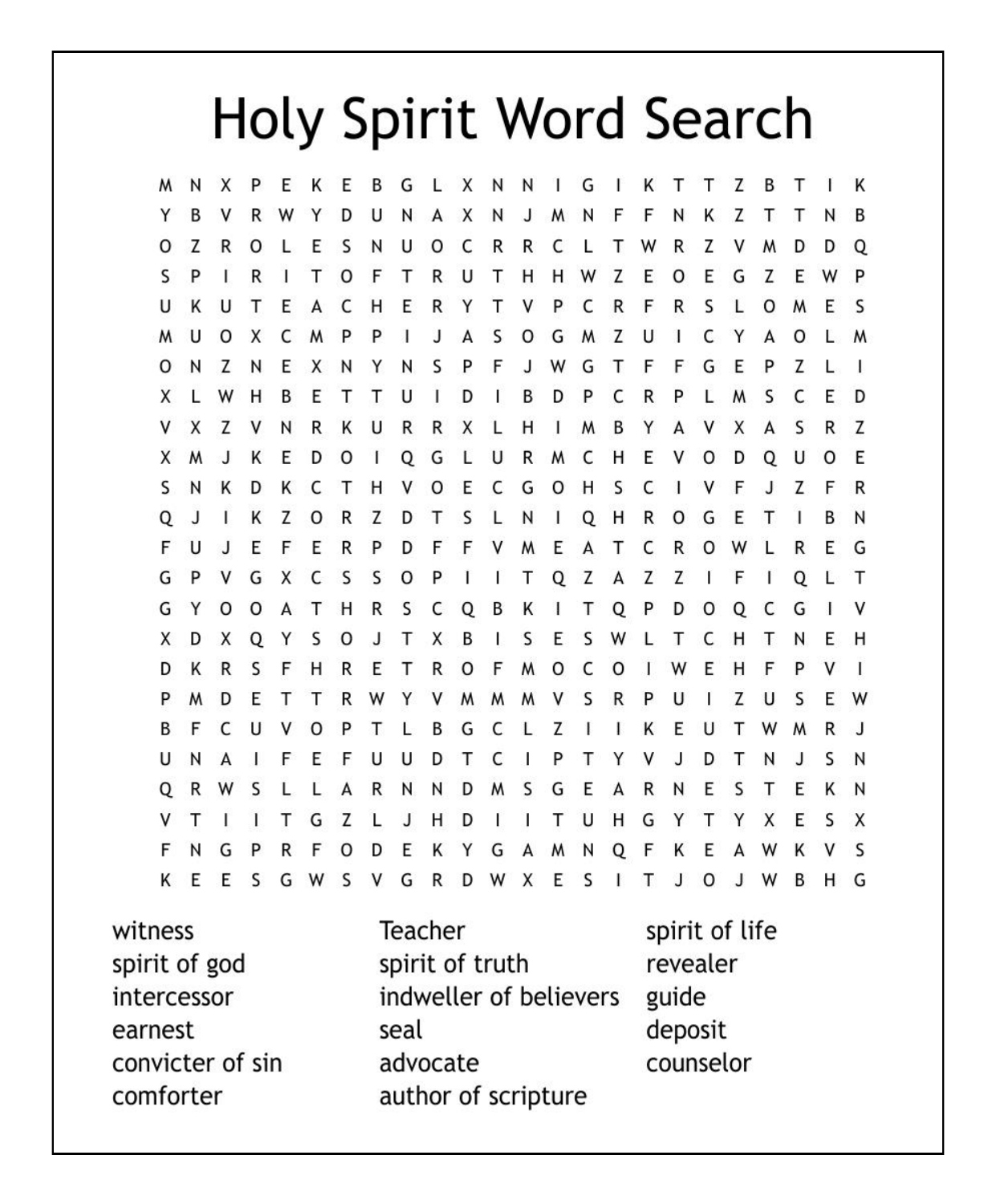# **Announcements**

- **Flowers for Sunday Worship:** Today's flowers were provided by Kathleen & Scott McGuinness in celebration of Malcolm's second birthday. You can sign up too! Sign up [online.](https://www.signupgenius.com/go/20F0B4FABAE2BAAF58-flower1)
- **Community Open Hours:** Here are some opportunities to share with Pastor Phiwa what matters to you. There are several different times and dates available. For more information visit our blog: [https://www.fccb.net/blog/sabbatical](https://www.fccb.net/blog/sabbatical-experiences-with-pastor-phiwa/)-experiences-withpastor-[phiwa/](https://www.fccb.net/blog/sabbatical-experiences-with-pastor-phiwa/)

**Coming Soon—Sabbath Starters!** Beginning **June 12**, join us on Sundays at **9:00 am** for a brief discussion & meditation. This will be offered in person in the Mt. Baker Room and online via Zoom. For details, see our blog: [https://www.fccb.net/blog/sabbath](https://www.fccb.net/blog/sabbath-starters/)-starters/

### **Worship:**

• **Sundays, 10:00 am**—Hybrid worship in person and on Facebook Live, our #BiggerBalcony

**Ways to Connect:** For more information about these and other groups and activities, contact office@fccb.net.

- **Monday**
	- Poetry Writing Group: **1st & 3rd Mondays, 7:00 pm**
- **Wednesday**
	- Adult Forum: **weekly, 7:00 pm**
- **Thursday**
	- Evening Book Club, **5:00 pm weekly**
- **Friday**
	- Knitting Group, **Fridays, 10:00 am**
	- Exploring Prayer, **Fridays, 6:30 pm**
- **Saturday**
	- Creative Connections, **1st Saturdays, 10:00 am**
- **Sunday**
	- Youth Group, **Sundays, 12:00 noon**

*To stay up to date, follow us on social media, subscribe to our Friday Email, or check in with our Full Circle Blog, https://www.fccb.net/blog/.*